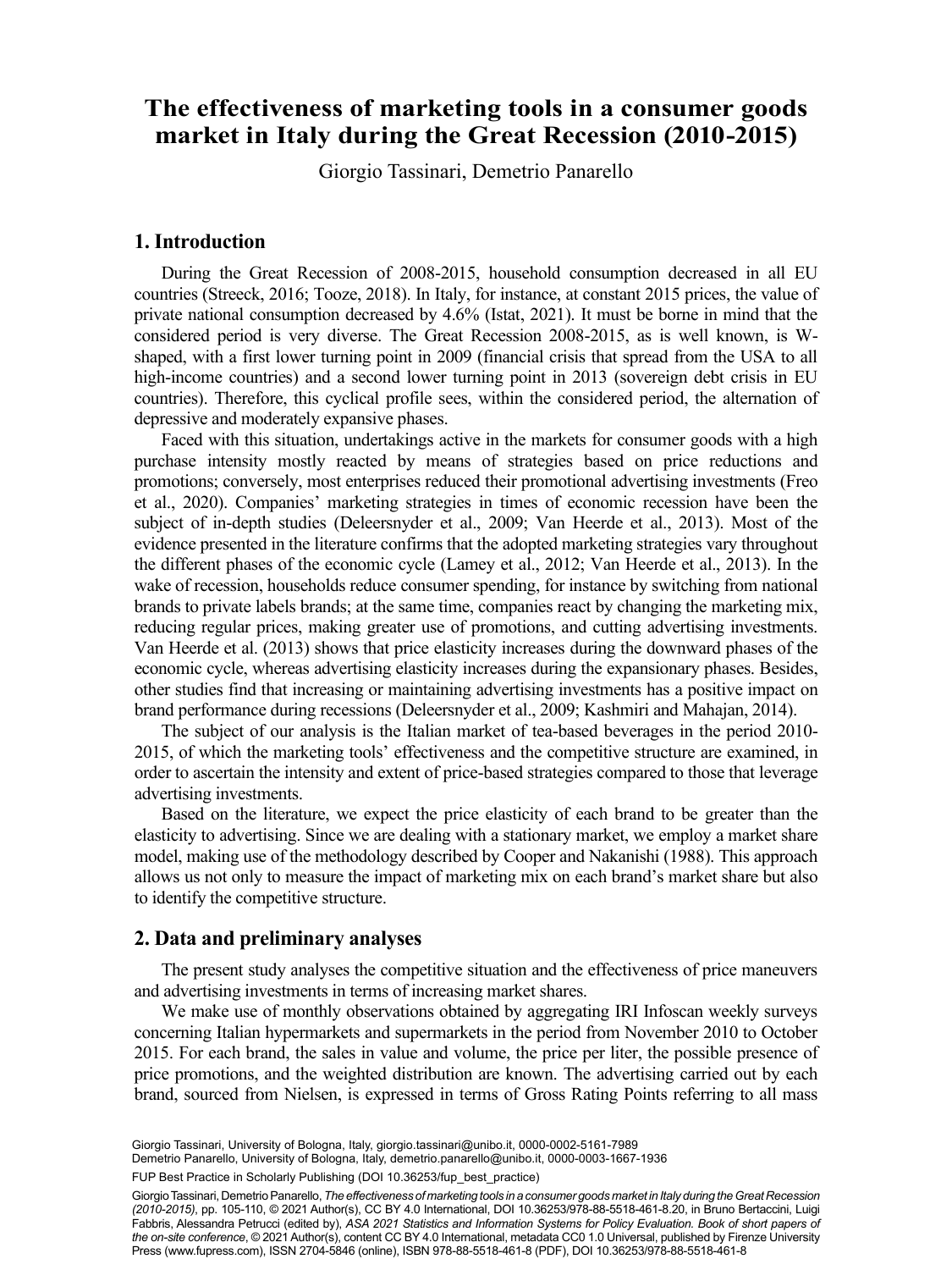communication channels.

The brands on the market are numerous and heterogeneous. Price differences are considerable between one brand and another, ranging from 0.56 to 1.65 euros per liter. In order not to saturate the information capacity of the model in relation to the available data, requiring the estimation of an excessive number of parameters, we separately consider five different brands, so that they adequately represent the heterogeneity of competitors on the market, both in terms of price and market share. Altogether, such five brands cover about three quarters of the category's volume sales.

Since tea-based beverages are characterized by a low emotional involvement, the differentiation between brands is mostly based on tangible attributes and the product's price is seen as a mirror of its intrinsic quality. This is also reflected in the ratio of market share to share of voice, which is high for lower-priced brands with a higher market share. The choice of the product is made directly at the point of sale and is based on habits and routines. The process of purchasing tea-based beverages, a "luxury" good, follows the do-learn-feel scheme, whereby consumers know and are able to evaluate the product only after making the purchase; additional purchases may only happen after they learn about the product's actual quality and feel satisfied. Therefore, for products of this kind, the advertising investment is primarily aimed at ensuring that consumers recognize the product and are induced to carry out an initial test; then, only after repeated purchases, the goal turns into strengthening users' loyalty.

As could be expected, the advertising investments made by the different brands during the analyzed period show a very marked variability, in relation to the different time intervals in which the companies carried out their advertising campaigns. Before proceeding to the estimation of the attraction model, we verify that the five brands' market shares do not present unit roots (stochastic non-stationarity), by performing a Dickey-Fuller test augmented by means of seasonal dummies and deterministic trend (Table 1) on the log-centered market shares.

| Table 1 – Dickey-Fuller unit root test. |         |         |  |  |
|-----------------------------------------|---------|---------|--|--|
| <b>Brand</b>                            | Test    | p-value |  |  |
| Ferrero                                 | $-3.88$ | 0.019   |  |  |
| San Benedetto                           | $-4.76$ | 0.002   |  |  |
| Nestlé                                  | $-3.90$ | 0.018   |  |  |
| PepsiCo                                 | $-3.70$ | 0.030   |  |  |
| Coca-Cola                               | $-4.95$ | 0.001   |  |  |

*Note: The null hypothesis is the presence of unit root.*

The trend of volume sales has a purely seasonal pattern. The total volume of sales in the category is not markedly affected by the economic crisis. We remark the existence of a consumer segment, not insignificant in its size, which buys the category even in the winter months. Category-level advertising investments follow the seasonal pattern: each year, they begin in the spring months, reach their peak at the beginning of the summer, and then gradually decrease until almost zero in winter.

The average price of the five considered brands increases over the period. Every year, the price decreases in the spring-summer months, due to more frequent price promotions, and increases in autumn and winter, with the average maximum price of  $\epsilon$  1.06 recorded in November 2014. In general, prices are gradually increasing: in the considered period, the price went from  $\epsilon$ 0.89 to  $\epsilon$  0.99 per liter, with an increase of more than 11%, against an increase in the general level of consumer prices in the same period of 7.5% and, for the general category of non-alcoholic beverages, of 8% (Istat, 2021). Overall, the fairly modest decrease in volume sales is therefore offset by the increase in unit prices. These characteristics make, in our opinion, the study of this category particularly interesting and peculiar.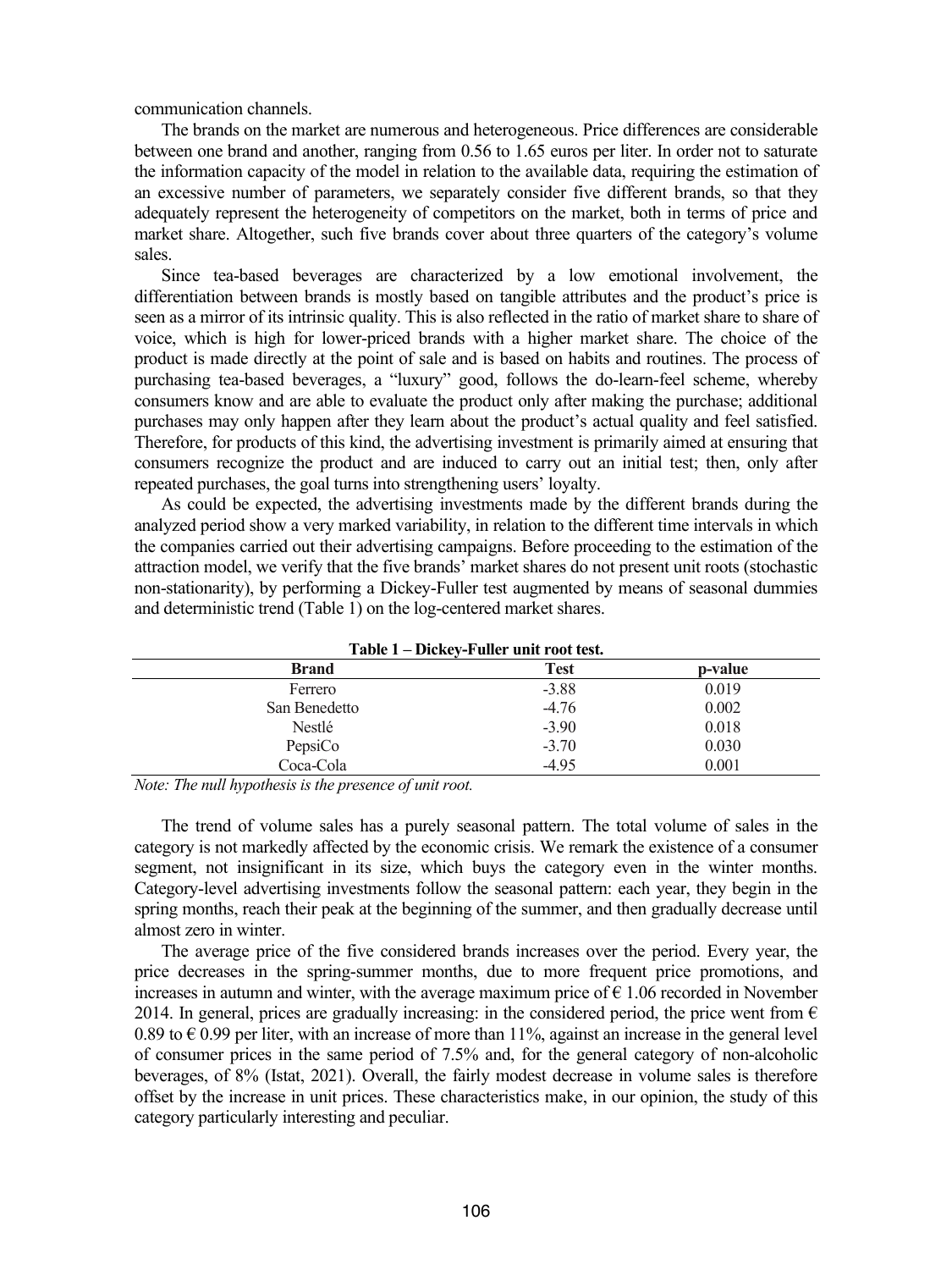## **3. Attraction model estimation**

For the estimation, the method of ordinary least squares individually applied to each equation was used in the first place; this procedure is equivalent to the Zellner estimator when the same regressors appear in each equation of the system (Cooper and Nakanishi, 1988). Prices and advertising investments of each brand were employed as independent variables in each equation, in addition to the weighted distribution, while the dependent variables are the log-centered market shares. Both the MCI and MNL models (Cooper and Nakanishi, 1988) are theoretically plausible; therefore, it is necessary to resort to empirical criteria for their selection. We opted for the use of the MNL model, as advertising investments are absent for many brands and in different periods (flight strategy).

We proceeded as follows: a) formal seasonality test; b) estimation of the complete MNL model by means of the OLS method after performing the data log-centering; c) analysis of the presence of residual autocorrelation; d) estimation of the final model through the Zellner's SUR method (Cooper and Nakanishi, 1988).

For what concerns seasonality, we performed a formal test through an OLS regression on seasonal dummies, not reported for the sake of brevity. In the equations for each brand, according to the previous results, the seasonal dummies and the deterministic trend are included.

The choice between the use of either a static or a dynamic model was solved by performing a Durbin-Watson autocorrelation test (Table 2) on the residuals from the OLS estimates, the results of which led us to prefer a dynamic formulation of the error correction type, as in three equations out of five we come to reject the hypothesis that residuals are white noise (at a 1% significance level).

| $1$ able $2 -$ Durbin- watson autocorrelation test. |      |            |  |  |
|-----------------------------------------------------|------|------------|--|--|
| <b>Brand</b>                                        | Test | p-value    |  |  |
| Ferrero                                             | 1.93 | 0.072      |  |  |
| San Benedetto                                       | 1.35 | 9.356e-005 |  |  |
| Nestlé                                              | 1.67 | 0.007      |  |  |
| PepsiCo                                             | 1.23 | 1.182e-005 |  |  |
| Coca-Cola                                           | 1.75 | 0.015      |  |  |

**Table 2 – Durbin-Watson autocorrelation test.**

The presence of seasonality in market shares is confirmed by the OLS estimates. From brand to brand, the seasonality pattern presents different shapes and the deterministic trend shows different slopes.

The presence of non-significant coefficients in the OLS estimates led us to estimate the system of equations through the SUR method by setting the values of the barely significant parameters to zero. The equations also include the seasonal dummies, the deterministic trend, and each brand's log-centered market share delayed by one lag, in order to consider the dynamic aspect highlighted by the Durbin-Watson test. The results are shown in Table 3. The  $\mathbb{R}^2$ coefficient weighted for the entire system is equal to 0.947.

The parameters concerning the influence of a brand's price on its market share present a negative sign, while those relating to competitors' prices are generally positive. Most coefficients regarding advertising investments are not significant, while the distribution confirms itself as an important marketing tool.

To verify the appropriateness of the restrictions imposed on the parameters of the set of equations, we made use of the F test (not reported for the sake of brevity), which confirms that we can rely on the restricted model.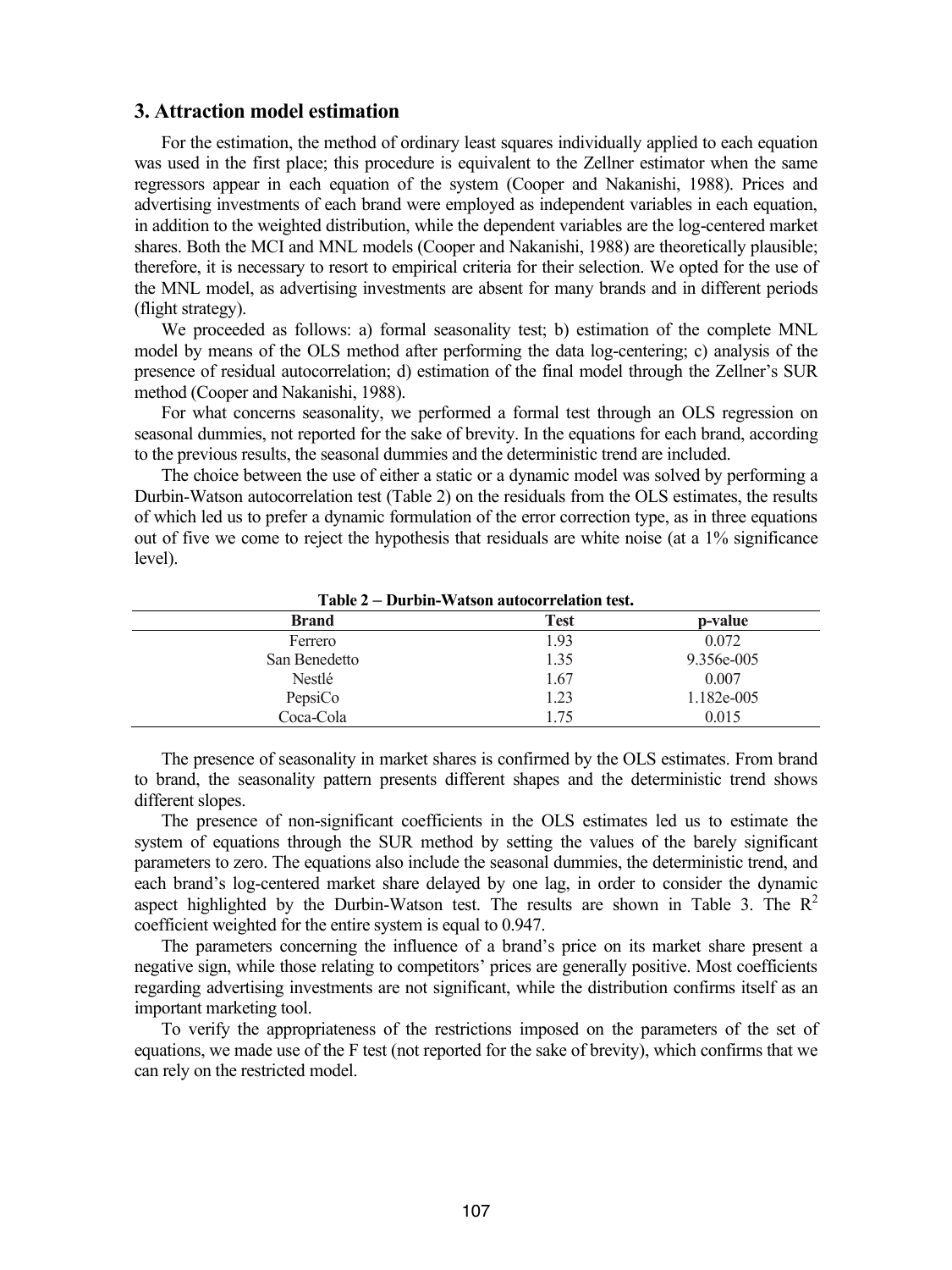| <b>Brands/Variables</b>  | Ferrero       | San Benedetto | Nestlé        | -<br>PepsiCo | Coca-Cola      |
|--------------------------|---------------|---------------|---------------|--------------|----------------|
| Constant                 | 2.1515***     | $6.9337***$   | $-0.6655$     | 0.9299***    | $-9.3094$      |
| Price – Ferrero          | $-0.1323*$    | $-4.6418$     | $0.3431**$    | $-0.2959*$   |                |
| Price – San Benedetto    |               | 2.1982***     | 0.9738***     |              | $0.8641***$    |
| Price – Nestlé           | $0.7355***$   | $0.6966$ ***  | $-2.9534***$  | 1.2991***    |                |
| Price - PepsiCo          | $1.0016***$   | $0.8764***$   | $-2.1558$     | $-1.9880***$ |                |
| Price - Coca-Cola        |               | $0.3737***$   | $0.6692***$   | $0.7689***$  | $-1.6465***$   |
| Group - Ferrero          |               |               |               | $-3.4374$    |                |
| Group - San Benedetto    | $-1.954e-05*$ | 8.6315        |               |              |                |
| Group - Nestlé           | 2.2499**      |               |               |              |                |
| $Group-PepsiCo$          |               | 3.3450        |               |              | $-8.9940e-0**$ |
| Group - Coca-Cola        |               | $-0.0002***$  |               | $0.0003**$   |                |
| Distrib. - Ferrero       |               | $-0.0512**$   | $-9.6300e-13$ | 7.4800e-13   | $0.0615**$     |
| Distrib. - San Benedetto | $-0.0296***$  |               |               | 1.6750       | $0.0245**$     |
| Distrib. – Nestlé        | $0.0116***$   | $-0.0103***$  | $0.0127***$   |              | $-0.0164***$   |
| Distrib. - PepsiCo       |               | $0.0024*$     | $-0.0021$     |              |                |
| Distrib. - Coca-Cola     | $-0.0082***$  | $-0.0050***$  |               | $-0.0102***$ | $0.0247***$    |
| Time                     |               | $0.0073***$   | $-0.0023$     | $-0.0135***$ | $0.0093**$     |
| <b>Spring</b>            |               | $0.0699***$   | $-0.0191$     |              |                |
| Summer                   |               | $0.0646***$   | $0.0965***$   | $-0.1005***$ | $-0.0709$      |
| Autumn                   |               | $0.0457***$   | $-0.0084**$   | 0.0253       |                |
| $MS(-1)$                 | $0.1932***$   | 0.0606        | 0.0685        | $0.1039***$  | $0.0959*$      |
| R <sub>2</sub> corr      | 0.96          | 0.97          | 0.93          | 0.89         | 0.86           |

**Table 3 – Coefficients of the full-effects MNL model estimated through the SUR method.**

*Notes: p-value* <  $0.01 =$ \*\*\*; *p-value* <  $0.05 =$ \*\*; *p-value* <  $0.10 =$ \*.

#### **4. Elasticity of shares with respect to marketing tools and basic market shares**

The estimated parameters of the restricted model allow us to determine the cross-elasticity coefficients, according to the following formula (Cooper and Nakanishi, 1988):

$$
\varepsilon_{S_i:X_{kj}} = (\beta_{kij}^* - \sum_{h=1}^m S_h \beta_{khj}^*) X_{kjt}
$$

where  $\varepsilon_{S_t}$  is the elasticity of the market share of brand *i* with respect to the *k* marketing tool of brand *j*;  $\beta_{khj}$  are the estimated coefficients; and  $S_h$  are the average market shares.

Examined by rows, the elasticity matrices provide information on the effects of marketing variables (own and competitors') on the share of a brand, while by columns they indicate the effects produced by a specific brand's marketing tool on its own share and on that of competitors; in essence, they provide useful information on the competitive situation in the examined market. In the following tables, we present the elasticities of market shares to the various brands' prices, advertising investments and weighted distribution.

| Table 4 – Elasticity to prices (authors' elaboration, Italy, Nov. 2010 – Oct. 2015). |           |               |           |           |           |
|--------------------------------------------------------------------------------------|-----------|---------------|-----------|-----------|-----------|
| <b>Market share/Price</b>                                                            | Ferrero   | San Benedetto | Nestlé    | PepsiCo   | Coca-Cola |
| Ferrero                                                                              | $-0.1947$ | 0.4587        | 0.3930    | 0.3401    | $-0.1719$ |
| San Benedetto                                                                        | 0.0228    | $-1.2112$     | 0.3673    | 0.2402    | 0.1132    |
| Nestlé                                                                               | 0.5869    | 1.1985        | $-2.0424$ | $-0.4578$ | 0.3387    |
| PepsiCo                                                                              | $-0.4637$ | 0.4587        | 0.7650    | $-2.0414$ | 0.4147    |
| Coca-Cola                                                                            | 0.0228    | 1.1151        | $-0.0926$ | $-0.4578$ | $-1.4280$ |

**Table 4 – Elasticity to prices (authors' elaboration, Italy, Nov. 2010 – Oct. 2015).**

By observing the elasticities to the average prices in the whole period (Table 4), it is immediately clear that those relating to each brand's own price are all negative. Therefore, a price increase manifests itself in a more or less sharp decrease in a brand's own market share. Moreover, a modest proportion of cross-price elasticities shows a different sign than expected.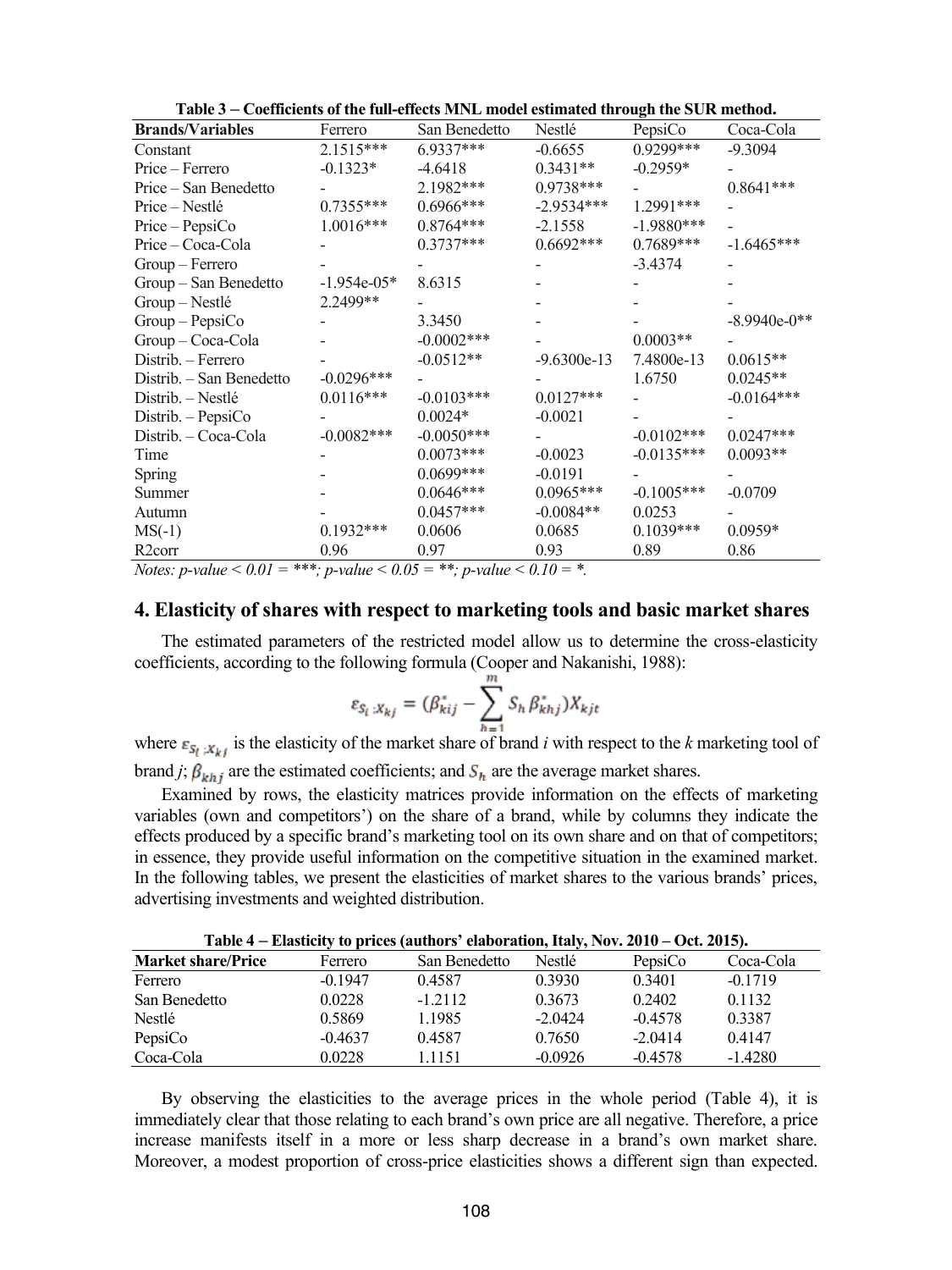Observing the table by columns, we find the elasticities of market shares with respect to the price of the examined brand: it is easy to notice that they differ much, both from one brand to another (which shows that price variations have effects of varying strength depending on the brand) and within the same column. Indeed, this is a clear sign of the existence of strong competitive asymmetries in the analyzed market.

Let us now examine the elasticities by brand, which present some noteworthy characteristics. Most of the values in the matrix are below one. Higher values mean more price competition between brands. Analyzing the values by rows, it emerges that Ferrero, the highest-priced brand, is characterized by a low direct elasticity in absolute value and is relatively isolated from the price maneuvers of other brands, thus confirming its role as the market leader.

Moving on to the column relating to San Benedetto, which is the most important follower, we can see that its price has a relevant impact on the other medium- and low-priced brands.

Briefly, the examination of the cross-price elasticity matrix, while confirming the importance of competitive asymmetries, underlines that the two main brands are rather isolated from each other as regards the effect of prices on market shares.

| Table 5 – Elasticity to advertising investments (authors' elaboration, Italy, Nov. 2010 – Oct. 2015). |           |               |           |           |           |
|-------------------------------------------------------------------------------------------------------|-----------|---------------|-----------|-----------|-----------|
| <b>Market share/Investments Ferrero</b>                                                               |           | San Benedetto | Nestlé    | PepsiCo   | Coca-Cola |
| Ferrero                                                                                               | 0.0001    | $-0.0046$     | 0.0020    | $-0.0002$ | 0.0010    |
| San Benedetto                                                                                         | 0.0001    | 0.0039        | $-0.0012$ | 0.0004    | $-0.0025$ |
| Nestlé                                                                                                | 0.0001    | 0.0013        | $-0.0012$ | $-0.0002$ | 0.0010    |
| PepsiCo                                                                                               | $-0.0022$ | 0.0013        | $-0.0012$ | $-0.0002$ | 0.0051    |
| Coca-Cola                                                                                             | 0.0001    | 0.0013        | $-0.0012$ | $-0.0017$ | 0.0010    |

**Table 5 – Elasticity to advertising investments (authors' elaboration, Italy, Nov. 2010 – Oct. 2015).**

The coefficients regarding the elasticity of market shares to advertising investments (Table 5) are all close to zero. Therefore, such investments almost never seem to produce any noteworthy variation in either own or competitors' market shares. This is very much in tune with the coefficients relating to advertising investments resulting from the MNL models estimated through the SUR method, which were mostly non-significant.

| $1$ able $0$ – Elasticity to the weighted distribution (authors) claboration, italy, $150$ y, $2010$ – Oct. $2013$ ). |           |               |           |           |           |
|-----------------------------------------------------------------------------------------------------------------------|-----------|---------------|-----------|-----------|-----------|
| <b>Market share/Distribution Ferrero</b>                                                                              |           | San Benedetto | Nestlé    | PepsiCo   | Coca-Cola |
| Ferrero                                                                                                               | 1.5898    | $-1.7760$     | 0.7840    | $-0.0347$ | $-0.2390$ |
| San Benedetto                                                                                                         | $-3.4685$ | 0.9508        | $-1.0237$ | 0.1233    | $-0.0107$ |
| Nestlé                                                                                                                | 1.5898    | 0.9508        | 0.8755    | $-0.1741$ | 0.2913    |
| PepsiCo                                                                                                               | 1.5898    | 0.9508        | $-0.1717$ | $-0.0347$ | $-0.3233$ |
| Coca-Cola                                                                                                             | 7.6600    | 3.2117        | $-1.5196$ | $-0.0347$ | 1.7784    |
|                                                                                                                       |           |               |           |           |           |

|  | Table 6 – Elasticity to the weighted distribution (authors' elaboration, Italy, Nov. 2010 – Oct. 2015). |
|--|---------------------------------------------------------------------------------------------------------|
|--|---------------------------------------------------------------------------------------------------------|

Moving on to Table 6, we can notice that most direct elasticities are positive, while cross elasticities (which should be negative) often show different signs than expected.

An overall evaluation of the effectiveness of each brand's marketing strategy can be carried out by comparing the basic and average market shares for the whole period.

| <b>Brand</b>  | Average market share | <b>Basic market share</b> |
|---------------|----------------------|---------------------------|
| Ferrero       | 0.3805               | 0.0083                    |
| San Benedetto | 0.3603               | 0.9888                    |
| Nestlé        | 0.1593               | 0.0005                    |
| PepsiCo       | 0.0615               | 0.0024                    |
| Coca-Cola     | 0.0384               | 8.7291e-08                |